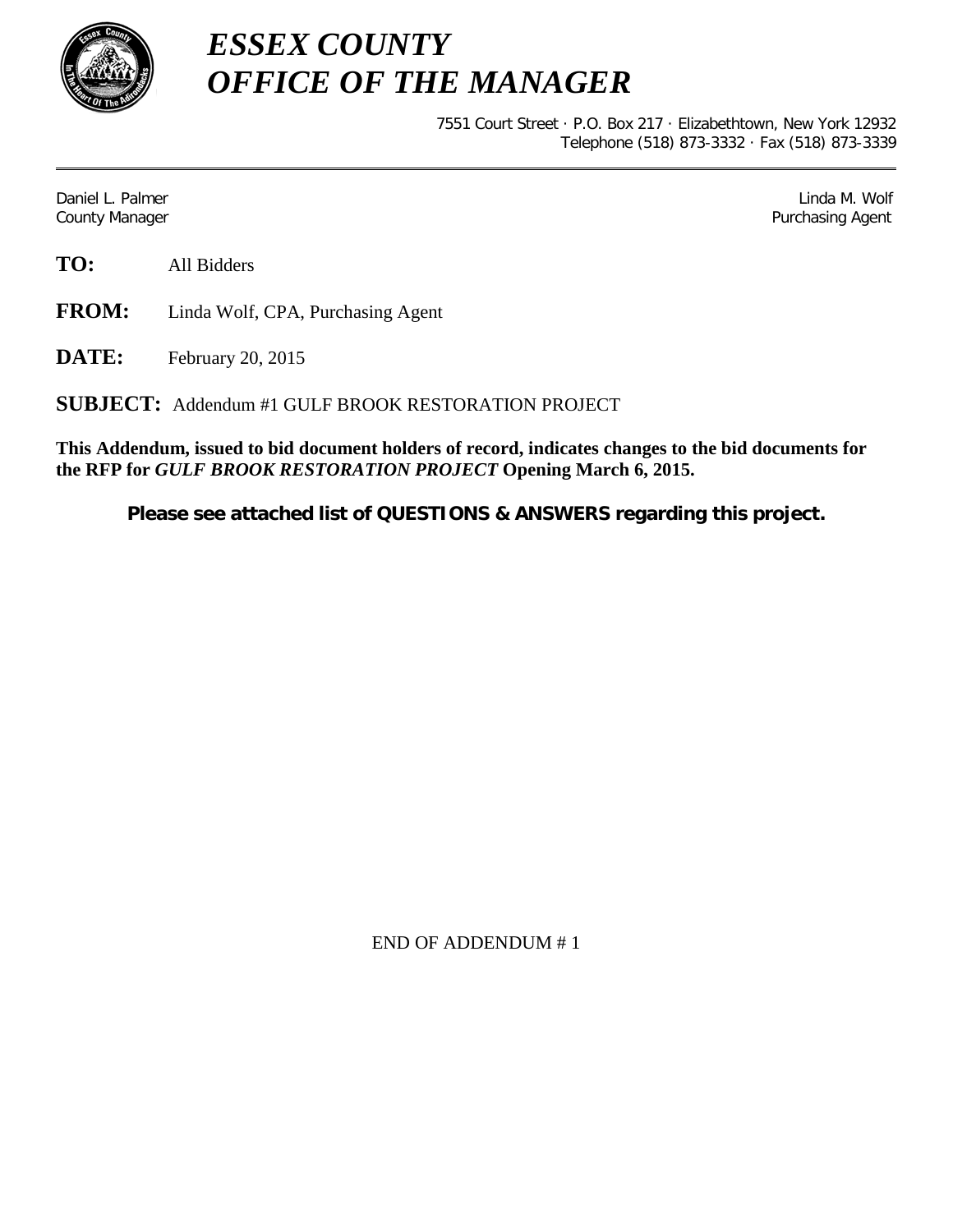## **Keene Questions:**

- 1. The RFP states that the project is to "plug into" the completed Phase 1.
	- a. Please describe the Phase 1 work. Phase 1 design work was advertised in December 2013 as a RFQ for engineering firms. ESPC was selected to design Phase 1. Phase 1 bid in the fall of 2014 and was awarded to Tioga Construction. Links to this work are below. RFQ:<http://www.co.essex.ny.us/downloads/RFQ%20Gulf%20Brook%20Engineering%20Services.pdf> Design: [http://www.co.essex.ny.us/downloads/2014%20Town%20of%20Keene%20-%20GULF-BROOK-](http://www.co.essex.ny.us/downloads/2014%20Town%20of%20Keene%20-%20GULF-BROOK-CONTRACT-DOCS092414.pdf)[CONTRACT-DOCS092414.pdf](http://www.co.essex.ny.us/downloads/2014%20Town%20of%20Keene%20-%20GULF-BROOK-CONTRACT-DOCS092414.pdf) Tally: <https://www.co.essex.ny.us/downloads/Bid%20Tab.pdf>
	- b. Will the project start exactly at the Phase 1 work terminus or will some of the Phase 1 work be replaced by Phase 2? Phase 2 work will begin at approximately station 16+50 of Phase 1 work.
- 2. The RFP states that the Bucks Lane Bridge opening is inadequate and a project objective is to increase the flow.
	- a. Are hydraulic studies available for the proposal? Hydraulic studies are not available and will be required to properly size the waterway opening at Bucks Lane.
- 3. The RFP states the project is grant-funded.
	- a. Is the grant amount available for the proposal? "Governor Cuomo Announces Investment of Up to \$3M in Town of Keene For Restoration and Flood Mitigation of Gulf Brook". Details are here: [http://www.governor.ny.gov/news/governor-cuomo-announces](http://www.governor.ny.gov/news/governor-cuomo-announces-investment-3m-town-keene-restoration-and-flood-mitigation-gulf-brook)[investment-3m-town-keene-restoration-and-flood-mitigation-gulf-brook](http://www.governor.ny.gov/news/governor-cuomo-announces-investment-3m-town-keene-restoration-and-flood-mitigation-gulf-brook)
	- b. Is there a grant description of the project available for the proposal? The project description is detailed on page 125 of the *Towns of Jay and Keene NY Community Reconstruction Plan.* The plan is available here: [http://stormrecovery.ny.gov/sites/default/files/crp/community/documents/jay-keene\\_nyrcr\\_plan.pdf](http://stormrecovery.ny.gov/sites/default/files/crp/community/documents/jay-keene_nyrcr_plan.pdf)
- 4. What is the project and/or construction budget? Please see answer to question #3a.
- 5. Has the County already been working with an engineer or engineering firm on this project (Phase 1)? The Town of Keene hired ESPC to design Phase 1.
- 6. Is more study, report or plan information available regarding the Phase I Gulf Brook Restoration initiative, and Phase 2? Please see links at answers to questions #1a and #3b.
- 7. What is the size/length of the planned phase 2 restoration? Please see link at answer to question #3b.
- 8. What is the extent of the Bridge and water main replacement components mentioned in IV d? The engineer selected in this process will dictate the extent of the bridge replacement based on hydraulic modeling and sizing of the waterway opening. There is a 6" water main hung on the existing bridge and will need to be replaced/relocated depending on the extent of the bridge replacement.
- 9. Hydraulic model I assume a hydraulic model was completed to determine that the Bucks Lane Bridge was undersized. Will this model be made available to us if we are selected to perform our proposed alternatives? Is the model a HEC-RAS model or other modeling software? No hydraulic modeling will be made available.
- 10. Survey I assume some ground survey was completed for the first phase. What are the limits of this survey and will it be made available to us if we are selected? The limits of survey are shown on the plans for Phase 1 and will not be made available.
- 11. The project area is defined as just upstream of the Buck Lane Bridge to the confluence of the Ausable River. If there is sufficient budget available, can the grant be used for in-stream improvements further upstream in the watershed? There is some flexibility with the funding on